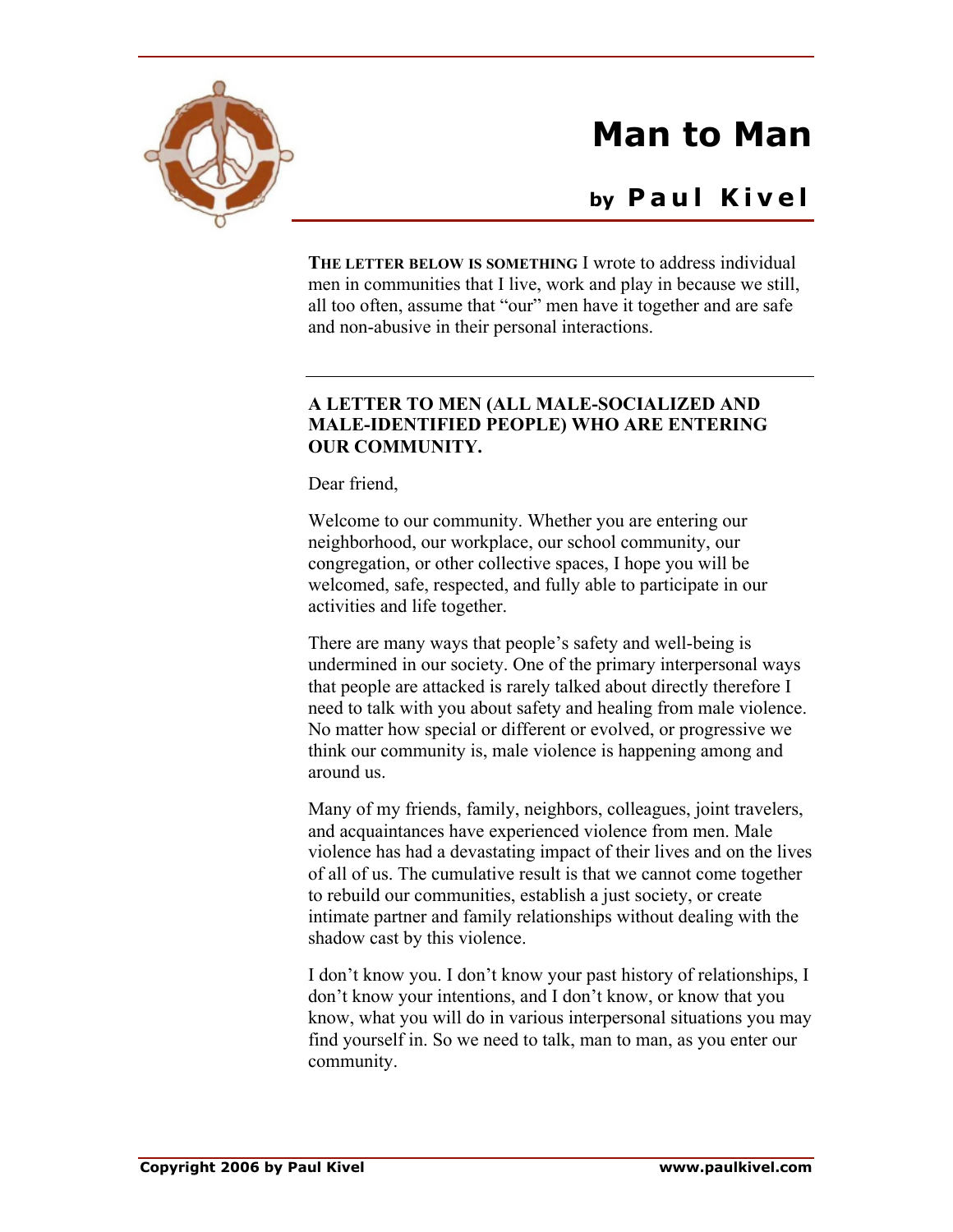

You need to know that many of the women, men, people who are transsexual and transgendered, and youth in your life have experienced, survived, and are still healing from child sexual and physical abuse, teen dating violence, and many kinds of domestic violence and sexual assault, as well as from various forms of racial and homophobic violence (you may be one of them). The pain of this abuse was compounded by the fact that men like you and I did not respond, did not believe, did not support the survivors, and often even colluded with the perpetrators. You need to know that people seldom lie about the abuse they have experienced and that they seldom talk about it either, for fear of further pain, among other reasons. Therefore you may not even know about the kinds of interpersonal violence that those around you have experienced.

For me, there is only one healthy, safe, and healing way to be in relationship with the people around me and that is to create relationships built on respect, consent, and mutuality, and even that may not always be enough. In this context I am referring to every level of interaction from casual encounters at the bus stop or in a store, to the most intimate moments of a sexual relationship.

For me, respect means coming from the place of deepest recognition of and valuing of the body, spirit, culture and individuality of the person I am relating to.

Consent means only engaging in conversation, interaction, acts of physical intimacy, or other forms of contact with the expressed affirmation of the other person. No one can give consent if they are underage, asleep, on drugs, don't speak the language, physically, emotionally, or financially dependent, intimidated, threatened, harassed, cajoled, or manipulated into saying "yes" when they do not really want to. If you have any indication that your behavior is causing someone else pain or that they are engaging in behavior that they do not really want to, then your responsibility is to stop and check it out with them.

Mutuality means to me that both people in the relationship get to establish the boundaries of the relationship and those boundaries will be honored until mutually changed.

I invite you to consider what these three words mean to you.

Respect, consent, and mutuality are principles, not rules. If you are looking for rules then this is not, perhaps, the community for you. I encourage you to operate from your deepest place of caring about others, not from a fear of breaking "the rules" or of being incorrect. We live in interdependent communities, accountable to each other. Given the violence in our lives and communities, building